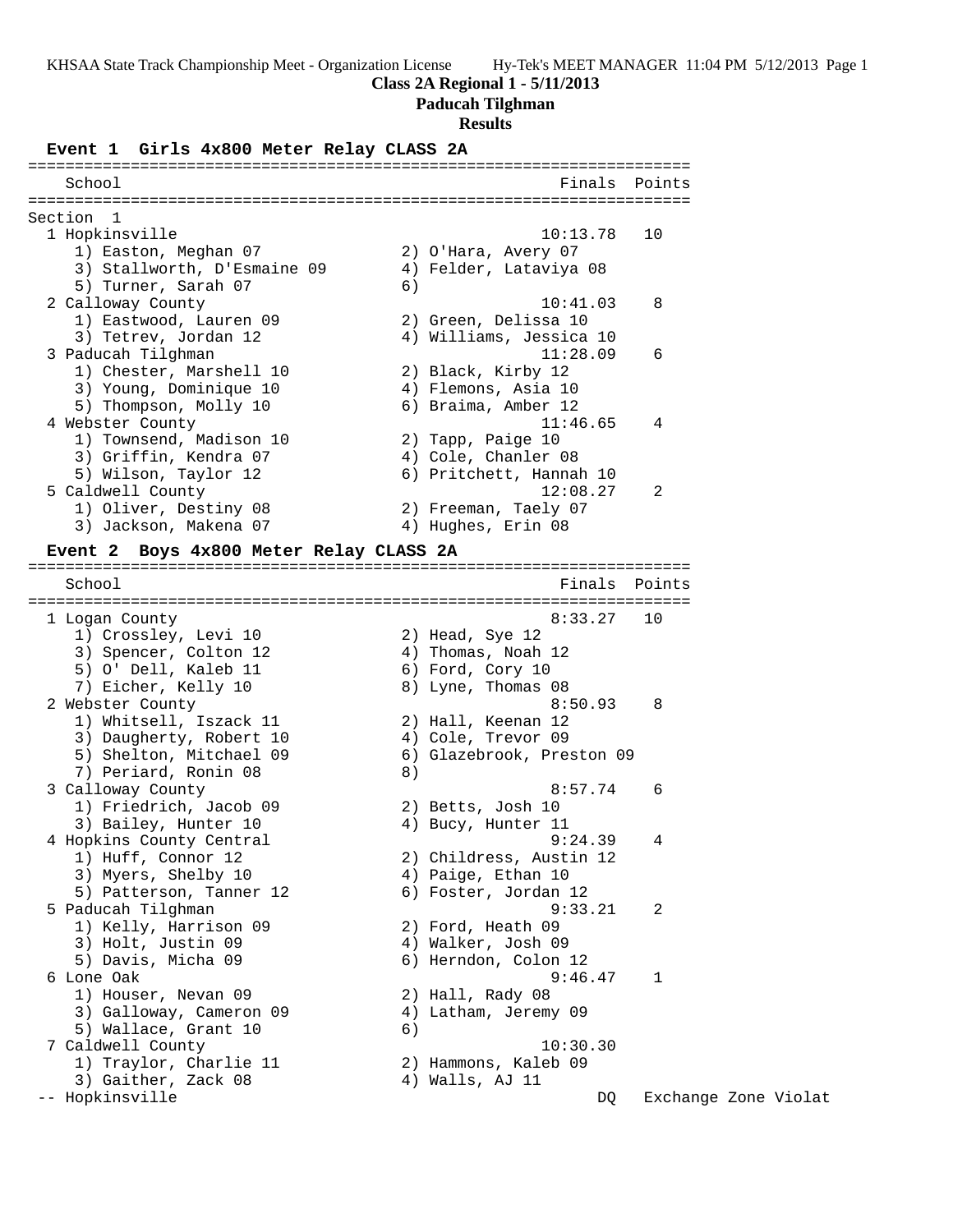# **Class 2A Regional 1 - 5/11/2013**

**Paducah Tilghman**

### **Results**

| Event 2 Boys 4x800 Meter Relay CLASS 2A<br>1) Lackey, Carson 10<br>3) Longstreath, Kenneth 11<br>5) Eison, Lamon 10<br>7) Thacker, Travon 12 | 4) Easton, Tyler 09<br>8)              | 2) Lancaster, Kendall 07<br>6) Entsminger, Robert 12 |              |
|----------------------------------------------------------------------------------------------------------------------------------------------|----------------------------------------|------------------------------------------------------|--------------|
| Event 3 Girls 100 Meter Hurdles CLASS 2A                                                                                                     |                                        |                                                      |              |
|                                                                                                                                              |                                        |                                                      |              |
| Name                                                                                                                                         | Year School                            | Finals Points                                        |              |
|                                                                                                                                              |                                        |                                                      |              |
| 1 Grady, Alicia                                                                                                                              | 10 Calloway County                     | 19.59                                                | 2            |
| 2 Crowely, Makenna                                                                                                                           | 08 Caldwell County                     | 21.30                                                |              |
| 3 Neal, Cassidy                                                                                                                              | 09 Calloway County                     | 21.76                                                |              |
| Section <sub>2</sub>                                                                                                                         |                                        |                                                      |              |
| 1 Brown, Arius                                                                                                                               | 11 Paducah Tilghman                    | 15.83                                                | 10           |
| 2 O'Hara, Avery                                                                                                                              | 07 Hopkinsville                        | 17.07                                                | 8            |
| 3 Latham, Ashley                                                                                                                             | 12 Lone Oak                            | 17.14                                                | 6            |
| 4 Pritchett, Hannah                                                                                                                          | 10 Webster County                      | 18.72                                                | 4            |
| 5 Marthrel, Cassandra                                                                                                                        | 12 Paducah Tilghman                    | 19.69                                                | $\mathbf{1}$ |
| 6 Stephens, Courtland                                                                                                                        | 10 Caldwell County                     | 20.63                                                |              |
| Event 4 Boys 110 Meter Hurdles CLASS 2A                                                                                                      |                                        |                                                      |              |
|                                                                                                                                              |                                        |                                                      |              |
| Name                                                                                                                                         | Year School                            | Finals Points                                        |              |
|                                                                                                                                              |                                        |                                                      |              |
| Section 1                                                                                                                                    |                                        |                                                      |              |
| 1 Tetrev, Holland                                                                                                                            | 09 Calloway County                     | 19.49                                                | 4            |
| 2 Thacker, Travon                                                                                                                            | 12 Hopkinsville                        | 20.28                                                | 1            |
| Section 2                                                                                                                                    |                                        |                                                      |              |
| 1 Corbett, Marcus                                                                                                                            | 10 Paducah Tilghman                    | 15.34                                                | 10           |
| 2 Rone, Justin                                                                                                                               | 12 Logan County                        | 16.61                                                | 8            |
| 3 Murt, Ryan                                                                                                                                 | 12 Lone Oak                            | 19.25                                                | 6            |
| 4 Jaynes, Korey                                                                                                                              |                                        | 19.97                                                | 2            |
|                                                                                                                                              | 12 Logan County<br>10 Lone Oak         | 20.52                                                |              |
| 5 Baird, Forrest                                                                                                                             |                                        |                                                      |              |
| 6 Bonilla, Nick                                                                                                                              | 10 Hopkinsville<br>10 Paducah Tilghman | 22.48                                                |              |
| -- Grace, Lenny                                                                                                                              |                                        | FS                                                   |              |
| Event 5 Girls 100 Meter Dash CLASS 2A                                                                                                        |                                        |                                                      |              |
|                                                                                                                                              |                                        |                                                      |              |
| Name                                                                                                                                         | Year School                            | Finals                                               | Points       |
|                                                                                                                                              |                                        |                                                      |              |
| Section 1                                                                                                                                    |                                        |                                                      |              |
| 1 Olin, Alex                                                                                                                                 | 11 Calloway County                     | 13.78                                                | 1            |
| 2 Mack, Shannon                                                                                                                              | 10 Trigg County                        | 14.00                                                |              |
| 3 Turner, Breanna                                                                                                                            | 09 Calloway County                     | 14.12                                                |              |
| 4 McClung, Justasia                                                                                                                          | 10 Lone Oak                            | 14.38                                                |              |
| 5 Riggi, Kelsey                                                                                                                              | 09 Lone Oak                            | 14.68                                                |              |
| 6 Knight, Kayla                                                                                                                              | 09 Hopkins Central                     | 15.11                                                |              |
| 7 Brandon, Daisa                                                                                                                             | 11 Caldwell County                     | 16.02                                                |              |
| 8 Page, Dasia                                                                                                                                | 11 Caldwell County                     | 17.48                                                |              |
| Section<br>2                                                                                                                                 |                                        |                                                      |              |
| 1 Baxter, Raven                                                                                                                              | 12 Webster County                      | 13.15                                                | 10           |
| 2 McSwain, Jakayla                                                                                                                           | 07 Hopkinsville                        | 13.33                                                | 8            |
| 3 Martin, Jasmine                                                                                                                            | 12 Logan County                        | 13.36                                                | 6            |
| 4 Boone, Zequoria                                                                                                                            | 11 Hopkinsville                        | 13.70                                                | 4            |
| 5 Allen-Woods, Keyonna                                                                                                                       | 12 Paducah Tilghman                    | 13.72                                                | 2            |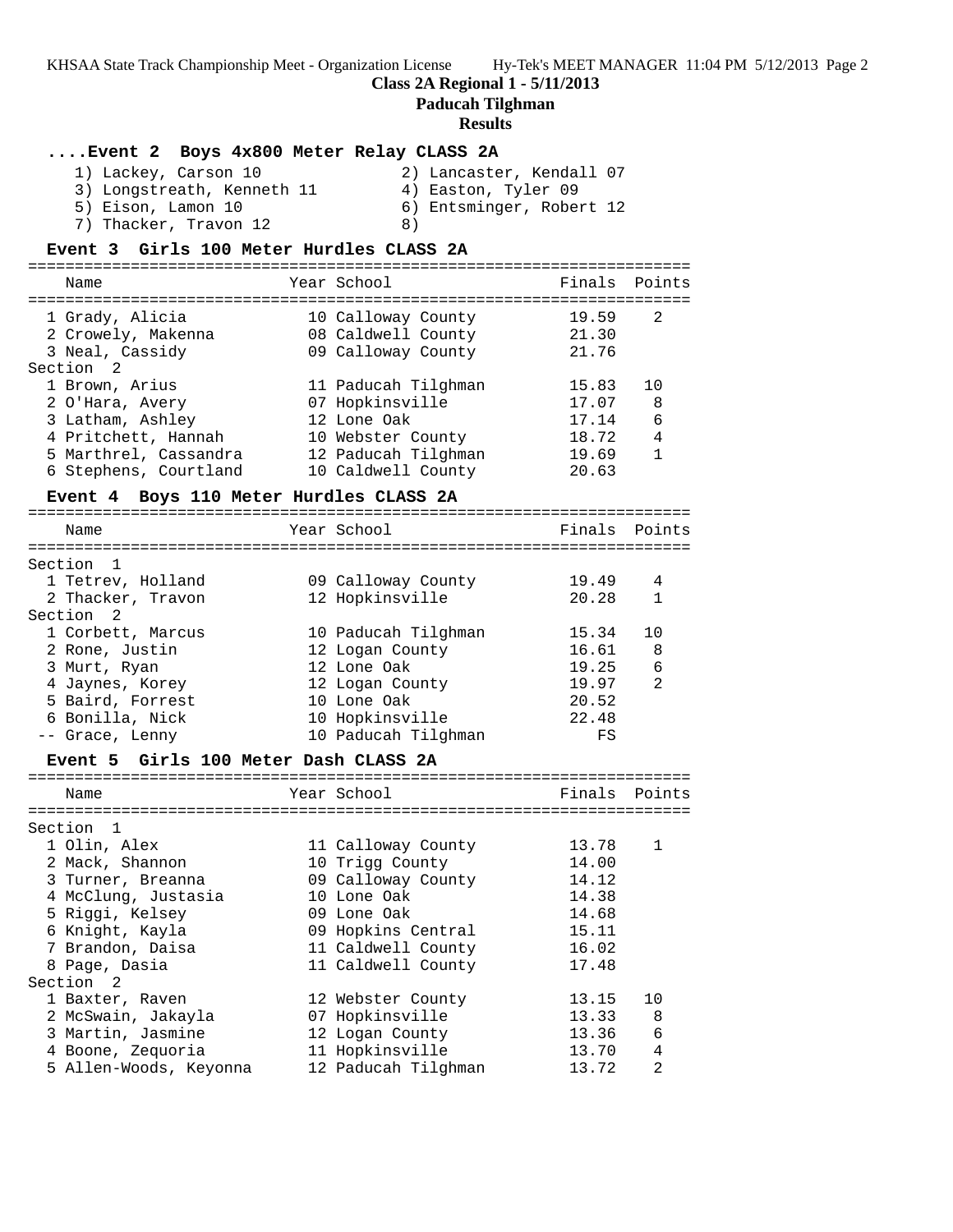**Class 2A Regional 1 - 5/11/2013**

**Paducah Tilghman**

#### **Results**

|                     | Event 5 Girls 100 Meter Dash CLASS 2A |       |
|---------------------|---------------------------------------|-------|
| 6 Winston, Jaleigha | 11 Paducah Tilghman                   | 14.05 |
| 7 Smith, Dominique  | 11 Union County                       | 14.24 |
| 8 Campbell, Lyric   | 09 Hopkins Central                    | 14.36 |

#### **Event 6 Boys 100 Meter Dash CLASS 2A**

| Name                  | Year School         | Finals Points |                |
|-----------------------|---------------------|---------------|----------------|
|                       |                     |               |                |
| Section 1             |                     |               |                |
| 1 Barnhill, Seth      | 12 Webster County   | 12.26         |                |
| 2 Reynolds, Broady    | 11 Hopkins Central  | 12.42         |                |
| 3 Duncan, Wesley      | 12 Logan County     | 13.08         |                |
| Section 2             |                     |               |                |
| 1 Garnette, Darrius   | 12 Paducah Tilghman | 11.15         | 10             |
| 2 Harris, Silaf       | 12 Union County     | 11.26         | -8             |
| 3 Kenderick, Terrance | 11 Hopkinsville     | 11.27         | 6              |
| 4 Shelby, Nick        | 10 Paducah Tilghman | 11.39         | 4              |
| 5 Killebrew, Damarius | 11 Hopkinsville     | 11.53         | $\mathfrak{D}$ |
| 6 Foster, Aaron       | 12 Logan County     | 11.86         | 1              |
| 7 Chambers, Landon    | 10 Lone Oak         | 11.95         |                |
| 8 Hughes, Zyaire      | 09 Lone Oak         | 12.03         |                |

#### **Event 7 Girls 4x200 Meter Relay CLASS 2A**

======================================================================= School **Finals Points** ======================================================================= Section 1 1 Paducah Tilghman 1:51.79 10 1) Winston, Jaleigha 11 2) Cunningham, Aaliyah 12 3) Sigler, Riley 10 (4) Reed, Jarria 09 5) Allen-Woods, Keyonna 12 6) Galbreath, Ronica 11 7) Osborne, Javontavia 10 8) Drennon, Taylor 12 2 Hopkinsville 1:53.35 8 1) McSwain, Jakayla 07 2) Strobe, Payton 10 3) Boone, Zequoria 11 4) Felder, Lataviya 08 5) Grubbs, Jalonna 11 6) Stallworth, D'Esmaine 09 3 Webster County 1:55.50 6 1) Baxter, Raven 12 2) McNary, Darrian 11 3) Townsend, Madison 10 (4) Tapp, Paige 10 5) Pritchett, Hannah 10 (6) 4 Lone Oak 2:04.96 4 1) Perry, Emily 09 2) Womack, Calley 09 3) Flornoy, Arneza 07 4) McClung, Justasia 10 5) Mitchell, Jennai 09 6) Riggi, Kelsey 09

### **Event 8 Boys 4x200 Meter Relay CLASS 2A**

======================================================================= School Finals Points ======================================================================= 1 Paducah Tilghman 1:31.86 10 1) Thomas, Arjon 12 2) Corbett, Marcus 10 3) Shelby, Nick 10 4) Garnette, Darrius 12 5) Grace, Lenny 10 6) Hassel, Michael 09 2 Hopkinsville 1:34.17 8 11.54.11.<br>1) Kenderick, Terrance 11 2) Killebrew, Damarius 11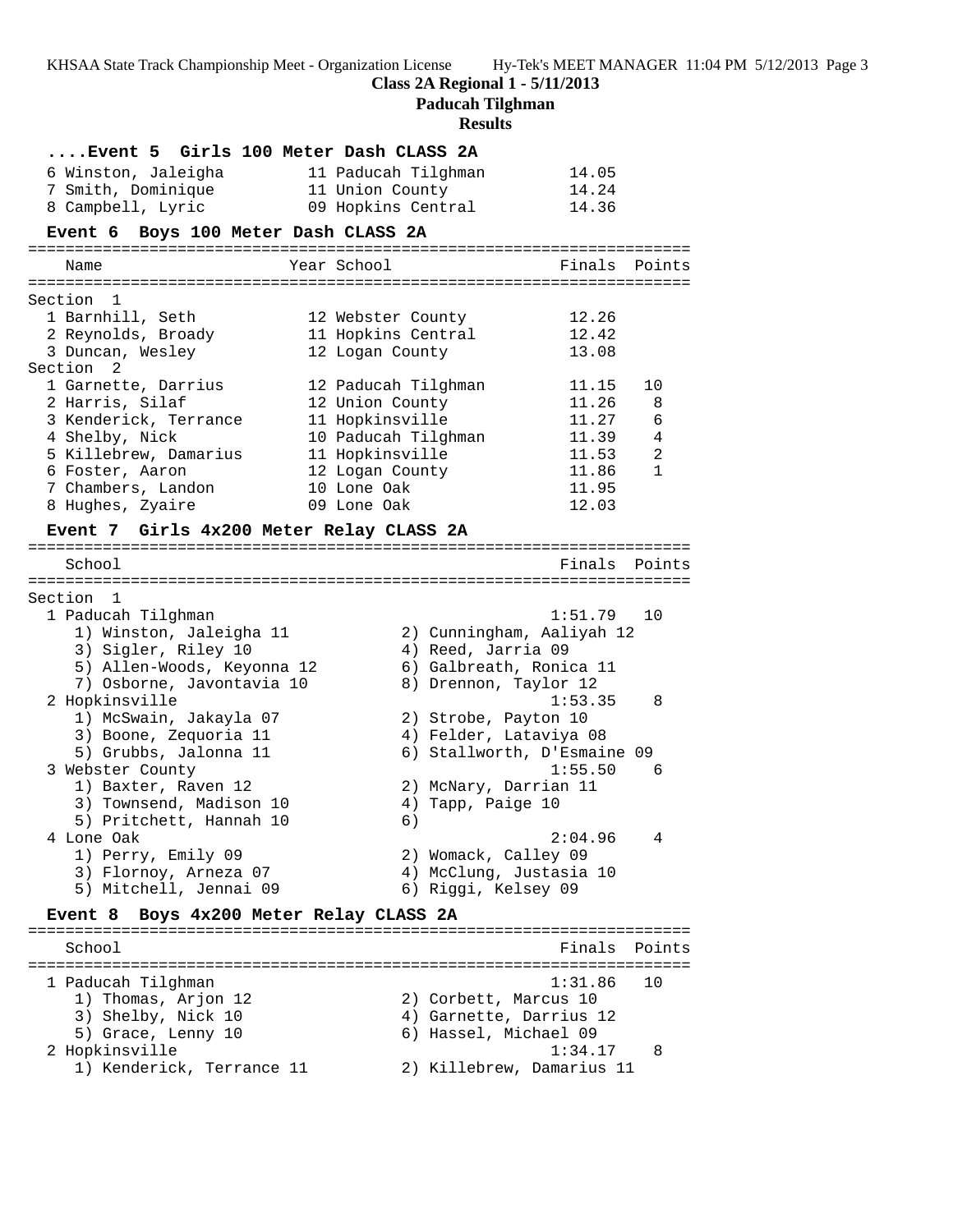## **Paducah Tilghman**

#### **Results**

### **....Event 8 Boys 4x200 Meter Relay CLASS 2A**

| 3) Spears, Michael 10    | 4) Johnson, Keith 09      |
|--------------------------|---------------------------|
| 5) Eison, Lamon 10       | 6) Reid, Jamaraquai 10    |
| 3 Logan County           | 1:36.46<br>6              |
| 1) Cole, Dylan 12        | 2) Foster, Aaron 12       |
| 3) Spencer, Colton 12    | 4) Sydnor, Michael 11     |
| 5) Duncan, Wesley 12     | 6) Hall, Jared 12         |
| 7) Rone, Justin 12       | 8) Jaynes, Korey 12       |
| 4 Lone Oak               | 1:38.08<br>$\overline{4}$ |
| 1) Livingston, Martin 11 | 2) Houser, Noah 10        |
| 3) Chambers, Landon 10   | 4) Hughes, Zyaire 09      |
| 5) Jones, Rasheed 10     | 6) Kollenberg, Teddy 12   |
| 5 Webster County         | 1:44.09<br>-2             |
| 1) Barnhill, Seth 12     | 2) Corum, Tanner 12       |
| 3) Lindle, Jonte 09      | 4) Bussell, Peyton 11     |
| 5) Wood, Ryder 11        | 6) Hoover, Matt 09        |
| 6 Caldwell County        | 1:49.18<br>$\mathbf{1}$   |
| 1) Getz, Alan 11         | 2) Harper, Devin 09       |
| 3) Englebright, Mac 07   | 4) Brandon, Russel 08     |

#### **Event 9 Girls 1600 Meter Run CLASS 2A**

=======================================================================

| Name                   | Year School         | Finals  | Points       |
|------------------------|---------------------|---------|--------------|
| 1 Grant, Aleja         | 10 Paducah Tilghman | 5:31.14 | 10           |
| 2 Fell, Tyler          | 08 Lone Oak         | 5:43.24 | 8            |
| 3 Zimmerman, Ashley    | 08 Lone Oak         | 5:46.23 | 6            |
| 4 Norton, Kelly        | 09 Calloway County  | 5:47.20 | 4            |
| 5 Easton, Meghan       | 07 Hopkinsville     | 5:57.27 | 2            |
| 6 Freeman, Taely       | 07 Caldwell County  | 6:18.85 | $\mathbf{1}$ |
| 7 Allen, Katie         | 07 Calloway County  | 6:19.86 |              |
| 8 Oliver, Destiny      | 08 Caldwell County  | 6:21.97 |              |
| 9 Loxley, Mary Lou     | 09 Union County     | 6:22.31 |              |
| 10 Cole, Chanler       | 08 Webster County   | 6:27.67 |              |
| 11 Wilson, Taylor      | 12 Webster County   | 6:39.78 |              |
| 12 Young, Dominique    | 10 Paducah Tilghman | 6:41.25 |              |
| 13 Heriges, Vanessa    | 09 Union County     | 6:42.11 |              |
| 14 Turner, Sarah       | 07 Hopkinsville     | 6:45.27 |              |
| 15 Belcher, Jacqueline | 09 Logan County     | 6:53.12 |              |

#### **Event 10 Boys 1600 Meter Run CLASS 2A**

| Name                   | Year School        | Finals  | Points         |
|------------------------|--------------------|---------|----------------|
| 1 Whitsell, Iszack     | 11 Webster County  | 4:43.81 | 10             |
| 2 Thomas, Noah         | 12 Logan County    | 4:47.95 | 8              |
| 3 Oxford, Chance       | 08 Union County    | 4:50.89 | 6              |
| 4 Betts, Josh          | 10 Calloway County | 4:53.90 | 4              |
| 5 O' Dell, Kaleb       | 11 Logan County    | 4:57.52 | $\mathfrak{D}$ |
| 6 Longstreath, Kenneth | 11 Hopkinsville    | 5:04.93 |                |
| 7 Daugherty, Robert    | 10 Webster County  | 5:05.97 |                |
| 8 Galloway, Cameron    | 09 Lone Oak        | 5:13.58 |                |
| 9 Latham, Jeremy       | 09 Lone Oak        | 5:15.53 |                |
| 10 Entsminger, Robert  | 12 Hopkinsville    | 5:20.50 |                |
| 11 Perez, Mario        | 09 Calloway County | 5:24.21 |                |
| 12 Chinn, Matthew      | 12 Trigg County    | 5:33.01 |                |
|                        |                    |         |                |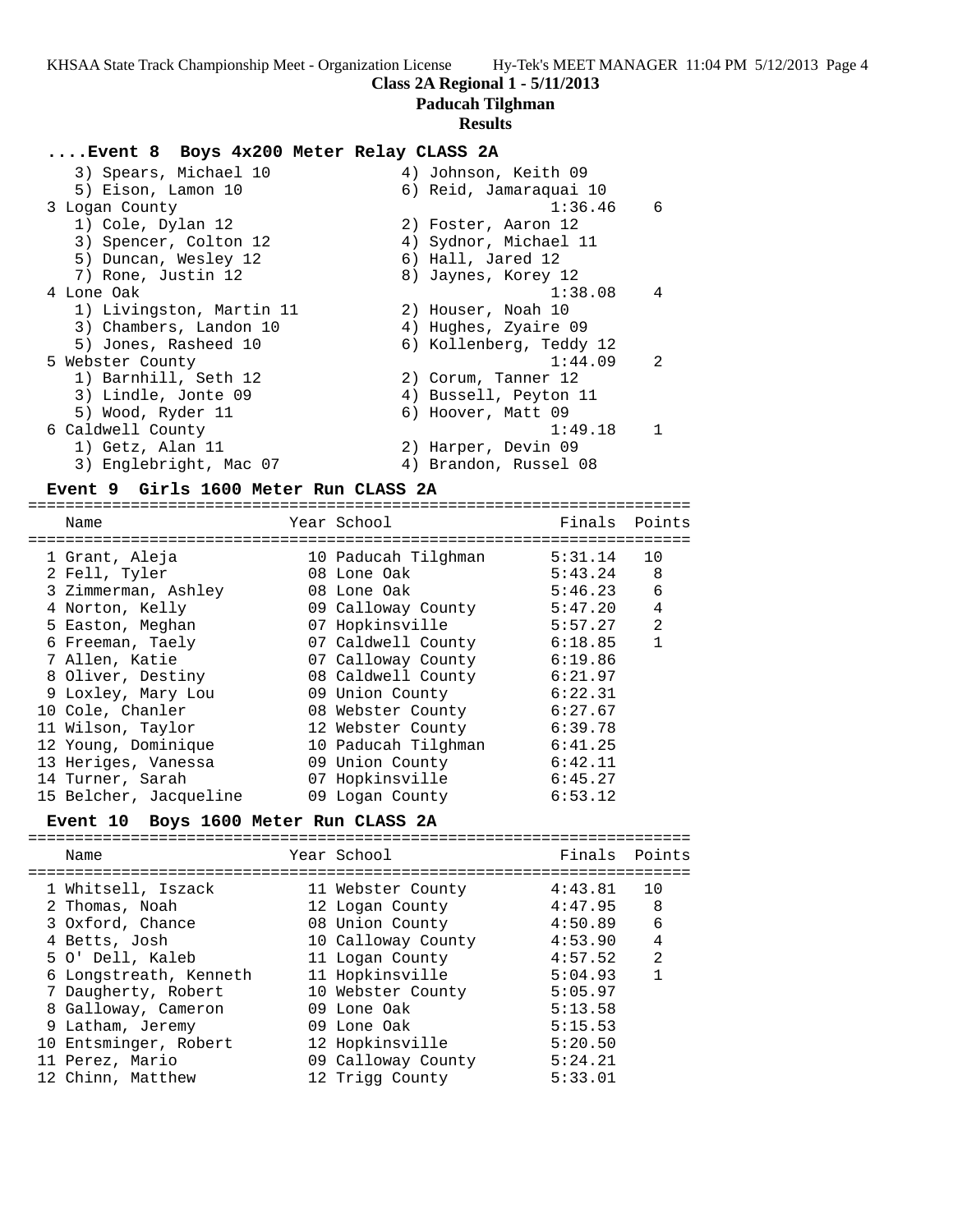**Class 2A Regional 1 - 5/11/2013**

**Paducah Tilghman**

# **Results**

| Event 10 Boys 1600 Meter Run CLASS 2A        |  |                                 |    |  |                                              |                             |        |
|----------------------------------------------|--|---------------------------------|----|--|----------------------------------------------|-----------------------------|--------|
| 13 Gaither, Zack                             |  | 08 Caldwell County              |    |  |                                              | 5:33.81                     |        |
| 14 Traylor, Cameron                          |  | 07 Caldwell County              |    |  |                                              | 6:31.26                     |        |
| Event 11 Girls 4x100 Meter Relay CLASS 2A    |  |                                 |    |  |                                              |                             |        |
| School                                       |  |                                 |    |  |                                              | Finals                      | Points |
|                                              |  |                                 |    |  |                                              |                             |        |
| 1 Paducah Tilghman                           |  |                                 |    |  |                                              | 52.86                       | 10     |
| 1) Winston, Jaleigha 11                      |  |                                 |    |  |                                              | 2) Allen-Woods, Keyonna 12  |        |
| 3) Sigler, Riley 10                          |  |                                 |    |  | 4) Reed, Jarria 09                           |                             |        |
| 5) Cunningham, Aaliyah 12                    |  |                                 |    |  |                                              | 6) Galbreath, Ronica 11     |        |
| 7) Holland, Jade 09                          |  |                                 |    |  |                                              | 8) Drennon, Taylor 12       |        |
| 2 Hopkinsville                               |  |                                 |    |  |                                              | 53.74                       | 8      |
| 1) McSwain, Jakayla 07                       |  |                                 |    |  | 2) Strobe, Payton 10                         |                             |        |
| 3) Boone, Zequoria 11                        |  |                                 |    |  |                                              | 4) Stallworth, D'Esmaine 09 |        |
| 5) Grubbs, Jalonna 11                        |  |                                 | 6) |  |                                              |                             |        |
| 3 Webster County                             |  |                                 |    |  |                                              | 54.60                       | 6      |
| 1) Baxter, Raven 12                          |  |                                 |    |  | 2) Tapp, Paige 10                            |                             |        |
| 3) McNary, Darrian 11                        |  |                                 |    |  |                                              | 4) Pritchett, Hannah 10     |        |
| 5) Townsend, Madison 10                      |  |                                 | 6) |  |                                              |                             |        |
| 4 Union County                               |  |                                 |    |  |                                              | 56.36                       | 4      |
| 1) Mason, Brandy 11                          |  |                                 |    |  | 2) Allen, Byonca 07                          |                             |        |
| 3) Williams, Shabria 10                      |  |                                 |    |  |                                              | 4) Smith, Dominique 11      |        |
| 5 Lone Oak                                   |  |                                 |    |  |                                              | 57.52                       | 2      |
| 1) Perry, Emily 09                           |  |                                 |    |  | 2) Riggi, Kelsey 09                          |                             |        |
| 3) Latham, Ashley 12                         |  |                                 |    |  |                                              | 4) McClung, Justasia 10     |        |
|                                              |  |                                 |    |  | 6) Mitchell, Jennai 09                       |                             |        |
| 5) Womack, Calley 09                         |  |                                 |    |  |                                              |                             |        |
| <b>Event 12</b>                              |  | Boys 4x100 Meter Relay CLASS 2A |    |  |                                              |                             |        |
| School                                       |  |                                 |    |  |                                              | Finals                      | Points |
| 1 Paducah Tilghman                           |  |                                 |    |  |                                              | 44.09                       | 10     |
| 1) Flemons, Chris 12                         |  |                                 |    |  |                                              | 2) Garnette, Darrius 12     |        |
| 3) Shelby, Nick 10                           |  |                                 |    |  |                                              | 4) Spivey-Nunn, Darrius 11  |        |
| 5) Turner, Jarred 09                         |  |                                 |    |  | 6) Belt, Parker 09                           |                             |        |
| 2 Hopkinsville                               |  |                                 |    |  |                                              | 44.38                       | 8      |
| 1) Killebrew, Damarius 11                    |  |                                 |    |  |                                              | 2) Kenderick, Terrance 11   |        |
| 3) Spears, Michael 10                        |  |                                 |    |  | 4) Johnson, Keith 09                         |                             |        |
| 5) Eison, Lamon 10                           |  |                                 |    |  |                                              | 6) Miller, Tra-von 09       |        |
| 7) Thacker, Travon 12                        |  |                                 | 8) |  |                                              |                             |        |
| 3 Lone Oak                                   |  |                                 |    |  |                                              | 46.42                       | 6      |
| 1) Livingston, Martin 11                     |  |                                 |    |  | 2) Houser, Noah 10                           |                             |        |
| 3) Chambers, Landon 10                       |  |                                 |    |  |                                              |                             |        |
| 5) Jones, Rasheed 10                         |  |                                 |    |  | 4) Hughes, Zyaire 09<br>6) Ellerman, Alex 12 |                             |        |
| 4 Logan County                               |  |                                 |    |  |                                              | 46.68                       | 4      |
| 1) Duncan, Wesley 12                         |  |                                 |    |  | 2) Hall, Jared 12                            |                             |        |
| 3) Jaynes, Korey 12                          |  |                                 |    |  |                                              | 4) Sydnor, Michael 11       |        |
|                                              |  |                                 |    |  |                                              |                             |        |
| 5) Spencer, Colton 12<br>7) Foster, Aaron 12 |  |                                 |    |  | 6) Wood, Tyler 12<br>8) Cole, Dylan 12       |                             |        |
|                                              |  |                                 |    |  |                                              | 49.44                       | 2      |
| 5 Webster County<br>1) Barnhill, Seth 12     |  |                                 |    |  | 2) Corum, Tanner 12                          |                             |        |
|                                              |  |                                 |    |  | 4) Lindle, Jonte 09                          |                             |        |
| 3) Bussell, Peyton 11                        |  |                                 |    |  | 6) Hoover, Matt 09                           |                             |        |
| 5) Wood, Ryder 11<br>6 Caldwell County       |  |                                 |    |  |                                              | 55.78                       | 1      |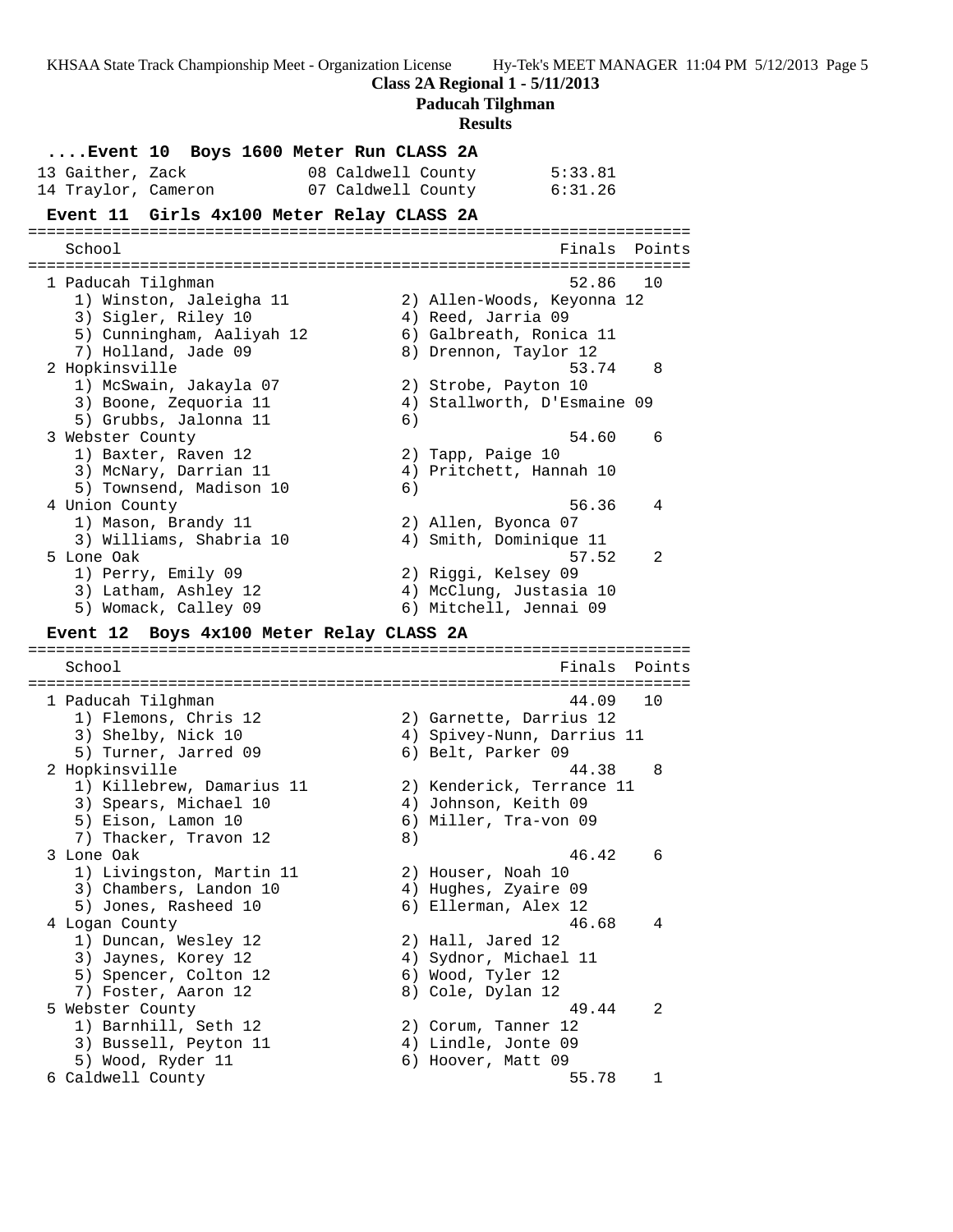**Paducah Tilghman**

#### **Results**

**....Event 12 Boys 4x100 Meter Relay CLASS 2A** 1) Englebright, Mac 07 2) Getz, Alan 11 3) Henderson, Zavion 08 4) Harper, Devin 09 **Event 13 Girls 400 Meter Dash CLASS 2A** ======================================================================= Name The Year School The Finals Points ======================================================================= 1 Turner, Breanna 09 Calloway County 1:08.22 2 2 Williams, Shabria 10 Union County 1:25.13 Section 2 1 Felder, Lataviya 08 Hopkinsville 1:02.13 10 2 Lowe, Lily 09 Calloway County 1:03.15 8 3 McNary, Darrian 11 Webster County 1:06.12 6 4 Flemons, Asia 10 Paducah Tilghman 1:07.94 4 5 Drennon, Taylor 12 Paducah Tilghman 1:09.19 1 6 Strobe, Payton 10 Hopkinsville 1:09.74 7 Riggi, Kelsey 09 Lone Oak 1:10.26 8 Kelley, Crystal 10 Caldwell County 1:16.27 **Event 14 Boys 400 Meter Dash CLASS 2A** ======================================================================= Name The Year School The Finals Points ======================================================================= Section 1 1 Bailey, Hunter 10 Calloway County 58.72 1 2 Traylor, Charlie 11 Caldwell County 1:00.11 3 McGregor, Ross 10 Caldwell County 1:03.73 Section 2 1 Brown, Garrett 12 Trigg County 56.72 2 2 Periard, Ronin 08 Webster County 1:06.36 Section 3 1 Spencer, Colton 12 Logan County 51.03 10 2 Flemons, Chris 12 Paducah Tilghman 51.24 8 3 Livingston, Martin 11 Lone Oak 52.55 6 4 Cole, Dylan 12 Logan County 53.72 4 5 Lindle, Jonte 09 Webster County 59.08 6 Lancaster, Kendall 07 Hopkinsville 1:01.29 7 Owens, Dakota 10 Calloway County 1:03.58 8 Williams, Donelle 12 Hopkins Central 1:04.98 **Event 15 Girls 300 Meter Hurdles CLASS 2A** ======================================================================= Name The Year School Team Points Points ======================================================================= Section 1 1 Brown, Arius 11 Paducah Tilghman 47.92 10 2 Chester, Marshell 10 Paducah Tilghman 50.63 8 3 O'Hara, Avery 07 Hopkinsville 51.91 6 4 Pritchett, Hannah 10 Webster County 52.91 4 5 Stephens, Courtland 10 Caldwell County 57.50 2 6 Crowely, Makenna 08 Caldwell County 1:00.63 1 7 Grady, Alicia 10 Calloway County 1:00.79 8 Neal, Cassidy 09 Calloway County 1:03.17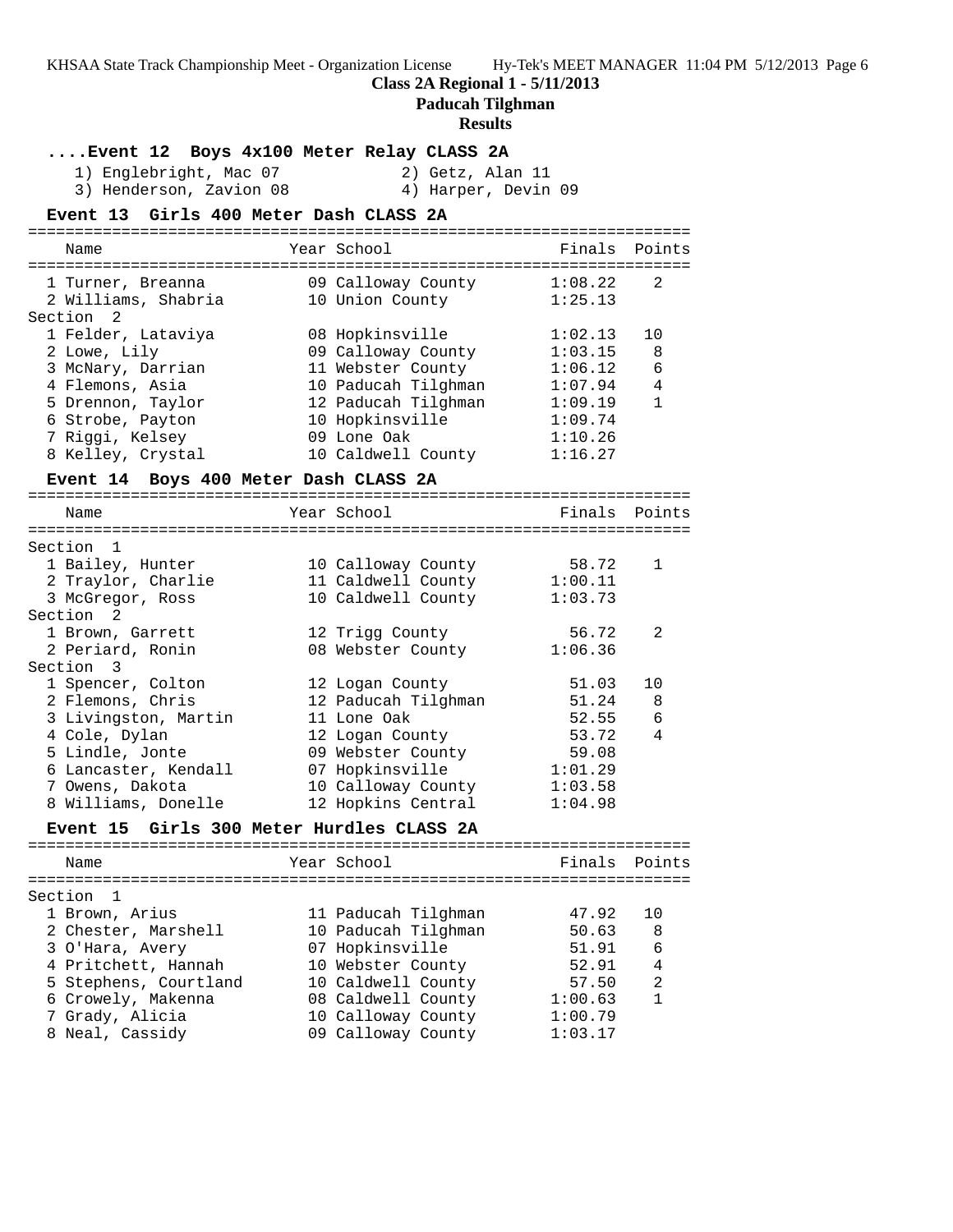**Paducah Tilghman**

### **Results**

**Event 16 Boys 300 Meter Hurdles CLASS 2A**

| Name                                           | Year School                               |         | Finals Points |
|------------------------------------------------|-------------------------------------------|---------|---------------|
| 1 Johnson, Keith 69 Hopkinsville               |                                           | 49.41   |               |
| 2 Tetrev, Holland                              | 09 Calloway County                        | 50.11   |               |
| Section 2                                      |                                           |         |               |
| 1 Grace, Lenny                                 | 10 Paducah Tilghman                       | 42.01   | 10            |
| 2 Corbett, Marcus                              | 10 Paducah Tilghman                       | 42.06   | 8             |
| 3 Rone, Justin                                 | 12 Logan County                           | 43.71   | 6             |
| 4 Ellerman, Alex                               | 12 Lone Oak                               | 44.27   | 4             |
| 5 Miller, Tra-von                              | 09 Hopkinsville                           | 47.35   | 2             |
| 6 Murt, Ryan                                   | 12 Lone Oak                               | 49.05   | 1             |
| 7 Rittenberry, Taylor 12 Logan County          |                                           | 50.33   |               |
| 8 Bussell, Peyton                              | 11 Webster County                         | 51.30   |               |
| Event 17 Girls 800 Meter Run CLASS 2A          |                                           |         |               |
| Name                                           | Year School                               | Finals  | Points        |
|                                                |                                           |         |               |
| Section 1                                      |                                           |         |               |
| 1 Grant, Aleja                                 | 10 Paducah Tilghman                       | 2:27.71 | 10            |
| 2 Felder, Lataviya                             | 08 Hopkinsville<br>09 Hopkinsville        | 2:31.06 | 8             |
| 3 Stallworth, D'Esmaine<br>4 Eastwood, Lauren  | 09 Calloway County 2:43.57                | 2:32.70 | 6             |
| 5 Tapp, Paige                                  | 10 Webster County                         | 2:44.23 | 4<br>2        |
| 6 Greene, Emily                                | 10 Lone Oak                               | 2:48.81 | $\mathbf{1}$  |
| 7 Green, Delissa                               |                                           | 2:51.15 |               |
| 8 Thompson, Molly                              | 10 Calloway County<br>10 Paducah Tilghman | 2:53.70 |               |
| 9 Loxley, Mary Lou                             | 09 Union County                           | 2:54.38 |               |
| 10 Freeman, Taely                              | 07 Caldwell County                        | 3:00.52 |               |
| 11 Heriges, Vanessa                            | 09 Union County                           | 3:05.03 |               |
| 12 Townsend, Madison                           | 10 Webster County                         | 3:07.02 |               |
| 13 Jackson, Makena                             | 07 Caldwell County                        | 3:10.41 |               |
| 14 Headie, Karen                               | 09 Hopkins Central                        | 3:13.00 |               |
| 15 Shultz, Gabrielle                           | 08 Hopkins Central                        | 3:48.32 |               |
| Event 18 Boys 800 Meter Run CLASS 2A           |                                           |         |               |
|                                                |                                           |         |               |
| Name                                           | Year School                               |         | Finals Points |
|                                                |                                           |         |               |
| 1 Childress, Austin 12 Hopkins Central 2:01.70 |                                           |         | 10            |
| 2 Hall, Keenan                                 | 12 Webster County 2:04.76 8               |         |               |
| 3 Holtgrew, Jacob                              | 11 Paducah Tilghman                       | 2:04.90 | 6             |
| 4 Friedrich, Jacob                             | 09 Calloway County                        | 2:05.64 | 4             |
| 5 Head, Sye                                    | 12 Logan County                           | 2:13.92 | 2             |
| 6 Ford, Cory                                   | 10 Logan County                           | 2:15.10 | $\mathbf 1$   |
| 7 Longstreath, Kenneth                         | 11 Hopkinsville                           | 2:17.35 |               |
| 8 Wilcox, Qyntevis                             | 11 Trigg County                           | 2:18.54 |               |
| 9 Galloway, Cameron                            | 09 Lone Oak                               | 2:20.93 |               |
| 10 Curry, Michael                              | 12 Paducah Tilghman                       | 2:21.09 |               |
| 11 Bailey, Hunter                              | 10 Calloway County                        | 2:22.18 |               |
| 12 Shelton, Mitchael                           | 09 Webster County                         | 2:27.16 |               |
| 13 Easton, Tyler                               | 09 Hopkinsville                           | 2:29.18 |               |
| 14 Clark, David                                | 12 Lone Oak                               | 2:30.26 |               |
| 15 Ainslee, Justin                             | 09 Union County                           | 2:30.59 |               |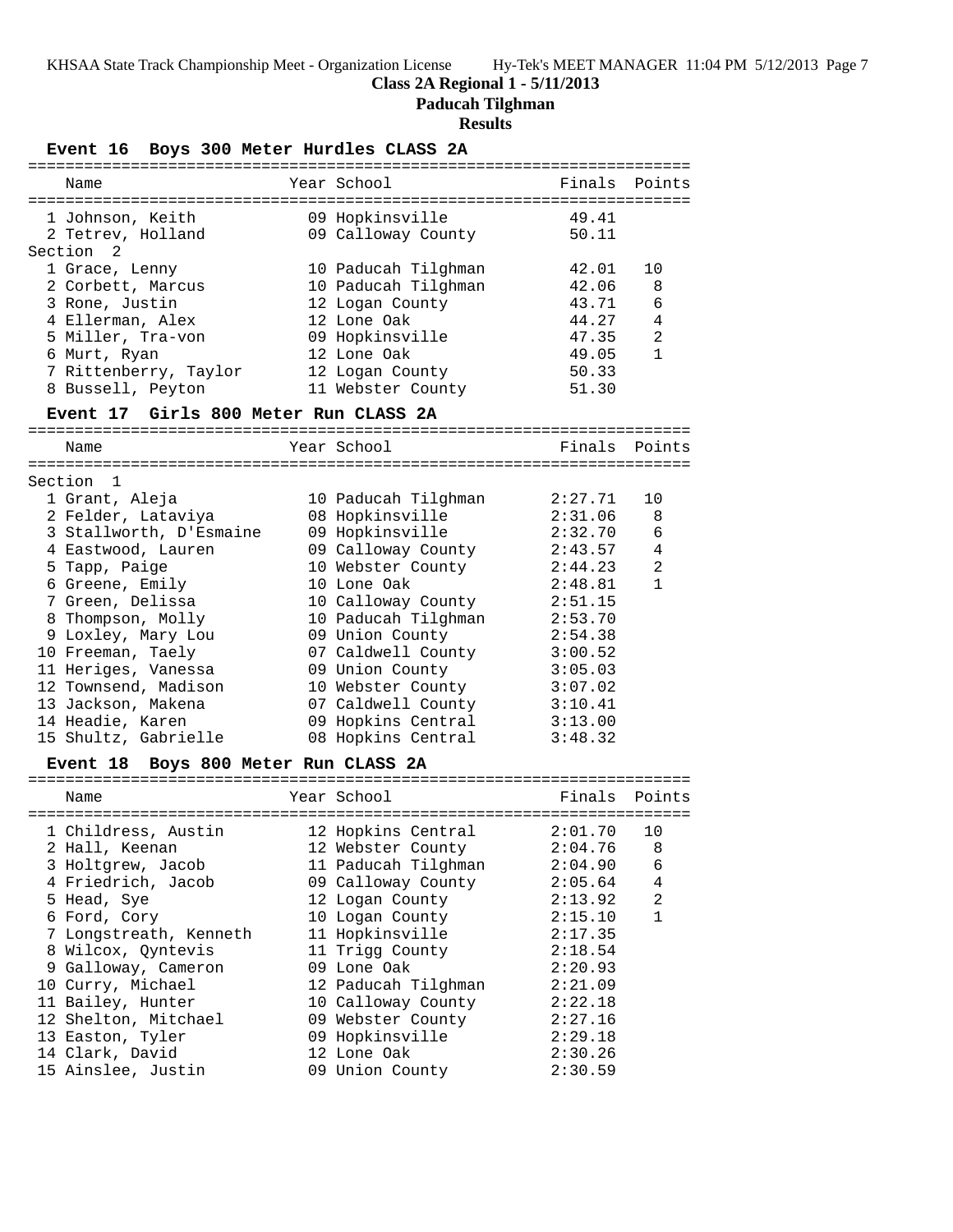**Class 2A Regional 1 - 5/11/2013**

**Paducah Tilghman**

# **Results**

**Event 19 Girls 200 Meter Dash CLASS 2A**

|                                                | LVCIIL IJ<br>GILLS ZUU MELEL DASII CHASS                                                                                                                                                                                                                                                                                                |                                                                                                                                                                                                                                                                                          |                                                                                                                            |                                                                  |
|------------------------------------------------|-----------------------------------------------------------------------------------------------------------------------------------------------------------------------------------------------------------------------------------------------------------------------------------------------------------------------------------------|------------------------------------------------------------------------------------------------------------------------------------------------------------------------------------------------------------------------------------------------------------------------------------------|----------------------------------------------------------------------------------------------------------------------------|------------------------------------------------------------------|
| Name                                           |                                                                                                                                                                                                                                                                                                                                         | Year School                                                                                                                                                                                                                                                                              |                                                                                                                            | Finals Points                                                    |
|                                                | 1 Olin, Alex<br>2 Mason, Brandy<br>3 Mitchell, Jennai<br>4 Barnett, Ashton<br>5 Matchem, Shea<br>6 Brandon, Daisa                                                                                                                                                                                                                       | 11 Calloway County<br>11 Union County<br>09 Lone Oak<br>09 Calloway County<br>10 Hopkins Central<br>11 Caldwell County                                                                                                                                                                   | 27.70<br>30.16<br>32.03<br>32.67<br>33.95<br>34.27                                                                         | 4                                                                |
| Section 2                                      | 1 Baxter, Raven<br>2 McSwain, Jakayla<br>3 Martin, Jasmine<br>4 Sigler, Riley<br>5 Boone, Zequoria<br>6 McClung, Justasia<br>7 Winston, Jaleigha<br>8 mason, D'Neisha<br>Event 20 Boys 200 Meter Dash CLASS 2A                                                                                                                          | 12 Webster County<br>07 Hopkinsville<br>12 Logan County<br>10 Paducah Tilghman<br>11 Hopkinsville<br>10 Lone Oak<br>11 Paducah Tilghman<br>12 Hopkins Central                                                                                                                            | 27.05<br>27.41<br>27.51<br>27.79<br>28.54<br>29.14<br>29.26<br>29.46                                                       | 10<br>8<br>6<br>$\overline{a}$<br>$\mathbf{1}$                   |
| Name                                           |                                                                                                                                                                                                                                                                                                                                         | Year School                                                                                                                                                                                                                                                                              |                                                                                                                            | Finals Points                                                    |
| Section 1<br>Section <sub>2</sub><br>Section 3 | 1 Englebright, Mac<br>2 Burkey, Hayden<br>1 Brown, Garrett<br>2 Minor, Terrence<br>3 Lindle, Jonte<br>4 Madding, Joshua<br>1 Flemons, Chris<br>2 Garnette, Darrius<br>3 Kenderick, Terrance<br>4 Houser, Noah<br>5 Killebrew, Damarius<br>6 Foster, Aaron<br>7 Cole, Dylan<br>8 Harris, Silaf<br>Event 21 Girls 3200 Meter Run CLASS 2A | 07 Caldwell County<br>12 Calloway County<br>12 Trigg County<br>12 Hopkins Central<br>09 Webster County<br>10 Calloway County<br>12 Paducah Tilghman<br>12 Paducah Tilghman<br>11 Hopkinsville<br>10 Lone Oak<br>11 Hopkinsville<br>12 Logan County<br>12 Logan County<br>12 Union County | 27.59<br>27.70<br>24.24<br>24.31<br>25.52<br>29.66<br>22.63<br>22.70<br>22.73<br>23.74<br>23.94<br>24.01<br>24.03<br>26.14 | 10<br>8<br>6<br>$\overline{4}$<br>$\overline{2}$<br>$\mathbf{1}$ |
| Name                                           |                                                                                                                                                                                                                                                                                                                                         | Year School                                                                                                                                                                                                                                                                              | Finals                                                                                                                     | Points                                                           |
| Section                                        | -1<br>1 Grant, Aleja<br>2 Norton, Kelly<br>3 Zimmerman, Ashley<br>4 Easton, Meghan<br>5 Fell, Tyler<br>6 Allen, Katie<br>7 Oliver, Destiny<br>8 Turner, Sarah<br>9 Griffin, Kendra<br>-- Hughes, Erin                                                                                                                                   | 10 Paducah Tilghman<br>09 Calloway County<br>08 Lone Oak<br>07 Hopkinsville<br>08 Lone Oak<br>07 Calloway County<br>08 Caldwell County<br>07 Hopkinsville<br>07 Webster County<br>08 Caldwell County                                                                                     | 12:10.72<br>12:16.97<br>12:49.40<br>13:00.09<br>13:59.12<br>14:13.05<br>14:19.54<br>14:22.82<br>14:24.37<br>DNF            | 10<br>8<br>6<br>4<br>2<br>$\mathbf{1}$                           |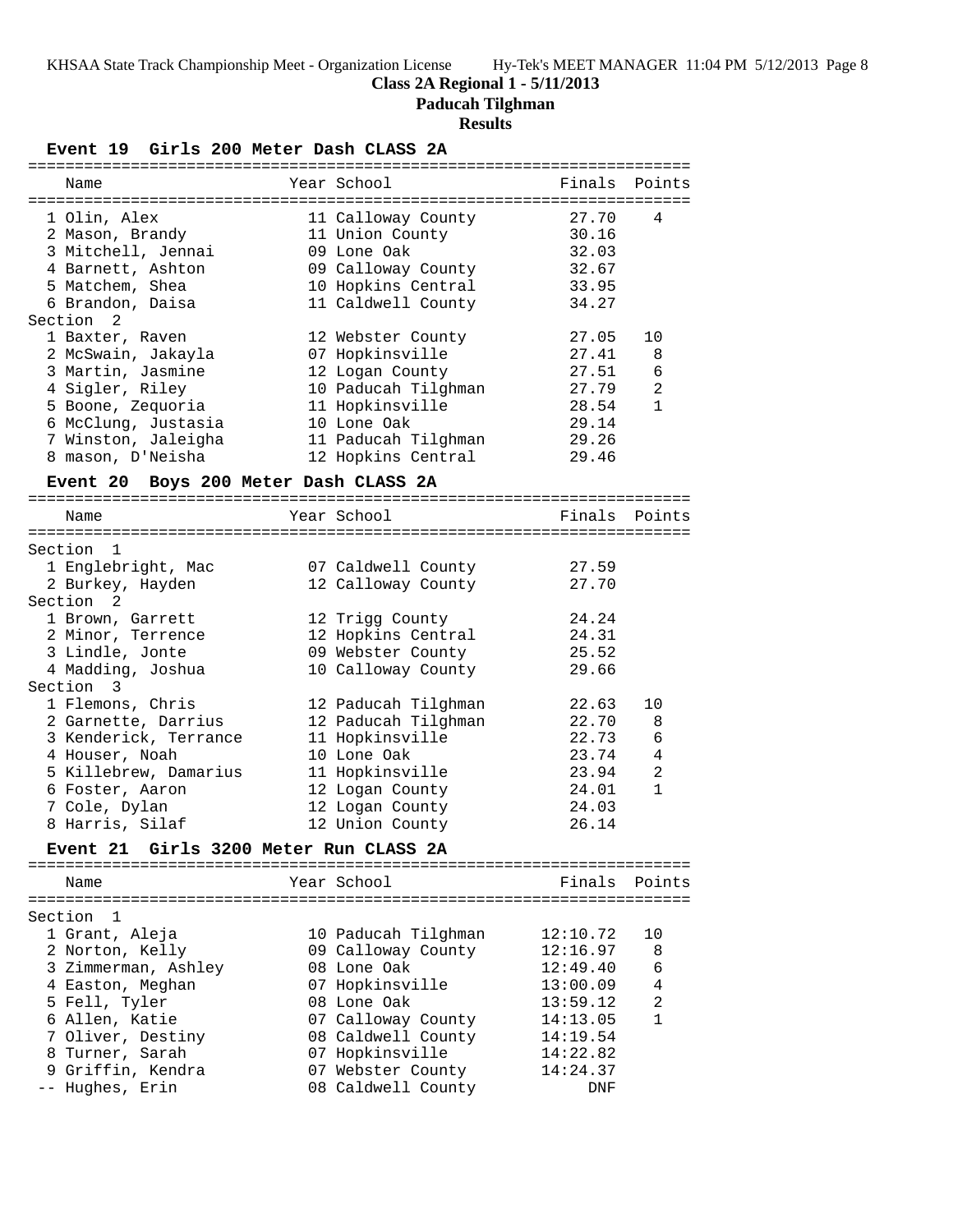**Class 2A Regional 1 - 5/11/2013**

**Paducah Tilghman**

#### **Results**

**Event 22 Boys 3200 Meter Run CLASS 2A**

| Name                 | Year School        | Finals Points |                |
|----------------------|--------------------|---------------|----------------|
|                      |                    |               |                |
| 1 Whitsell, Iszack   | 11 Webster County  | 10:23.89      | 10             |
| 2 Oxford, Chance     | 08 Union County    | 10:41.57      | 8              |
| 3 Crossley, Levi     | 10 Logan County    | 10:42.02      | 6              |
| 4 Eicher, Kelly      | 10 Logan County    | 10:55.21      | 4              |
| 5 Cole, Trevor       | 09 Webster County  | 10:59.02      | $\mathfrak{D}$ |
| 6 Betts, Josh        | 10 Calloway County | 11:02.18      |                |
| 7 Entsminger, Robert | 12 Hopkinsville    | 11:26.62      |                |
| 8 Eastwood, Logan    | 07 Calloway County | 12:05.67      |                |
| 9 Easton, Tyler      | 09 Hopkinsville    | 12:12.10      |                |
| 10 Gaither, Zack     | 08 Caldwell County | 12:13.42      |                |
| 11 Resser, Jackson   | 09 Lone Oak        | 12:23.84      |                |
| 12 Scott, Mitchell   | 07 Caldwell County | 12:52.64      |                |
| 13 Walker, Jeff      | 10 Lone Oak        | 13:07.02      |                |
|                      |                    |               |                |

#### **Event 23 Girls 4x400 Meter Relay CLASS 2A**

======================================================================= Finals Points ======================================================================= 1 Paducah Tilghman 4:17.74 10 1) Brown, Arius 11 2) Reed, Jarria 09 3) Flemons, Asia 10 (4) Sigler, Riley 10 5) Chester, Marshell 10 6) Drennon, Taylor 12 7) Thompson, Molly 10 8) Galbreath, Ronica 11 2 Calloway County 4:33.85 8 1) Williams, Jessica 10 2) Lowe, Lily 09 3) Eastwood, Lauren 09  $\hskip1cm \hskip1cm 4$ ) Tetrev, Jordan 12 3 Webster County 5:00.81 6 1) 2) Townsend, Madison 10 3) Griffin, Kendra 07 4) Cole, Chanler 08 5) Wilson, Taylor 12 6) Pritchett, Hannah 10 4 Caldwell County 5:32.99 4 1) Kelley, Crystal 10 2) Freeman, Taely 07 3) Oliver, Destiny 08 (4) Boyd, Amya 08 -- Hopkinsville DQ 1) 2) Strobe, Payton 10 3) O'Hara, Avery 07 4) Stallworth, D'Esmaine 09 5) McSwain, Jakayla 07 6) Felder, Lataviya 08 7) Easton, Meghan 07 (8)

### **Event 24 Boys 4x400 Meter Relay CLASS 2A**

======================================================================= School **Finals Points** ======================================================================= 1 Paducah Tilghman 3:31.41 10 1) Thomas, Arjon 12 2) Shelby, Nick 10 3) Grace, Lenny 10 (4) Flemons, Chris 12 5) Holtgrew, Jacob 11 6) Deberry, Rashiki 11 2 Logan County 3:34.91 8 1) Cole, Dylan 12 2) Head, Sye 12 3) Sydnor, Michael 11 4) Spencer, Colton 12 5) Crossley, Levi 10 (6) Rone, Justin 12 7) Foster, Aaron 12 8) Thomas, Noah 12 3 Hopkins County Central 3:48.90 6